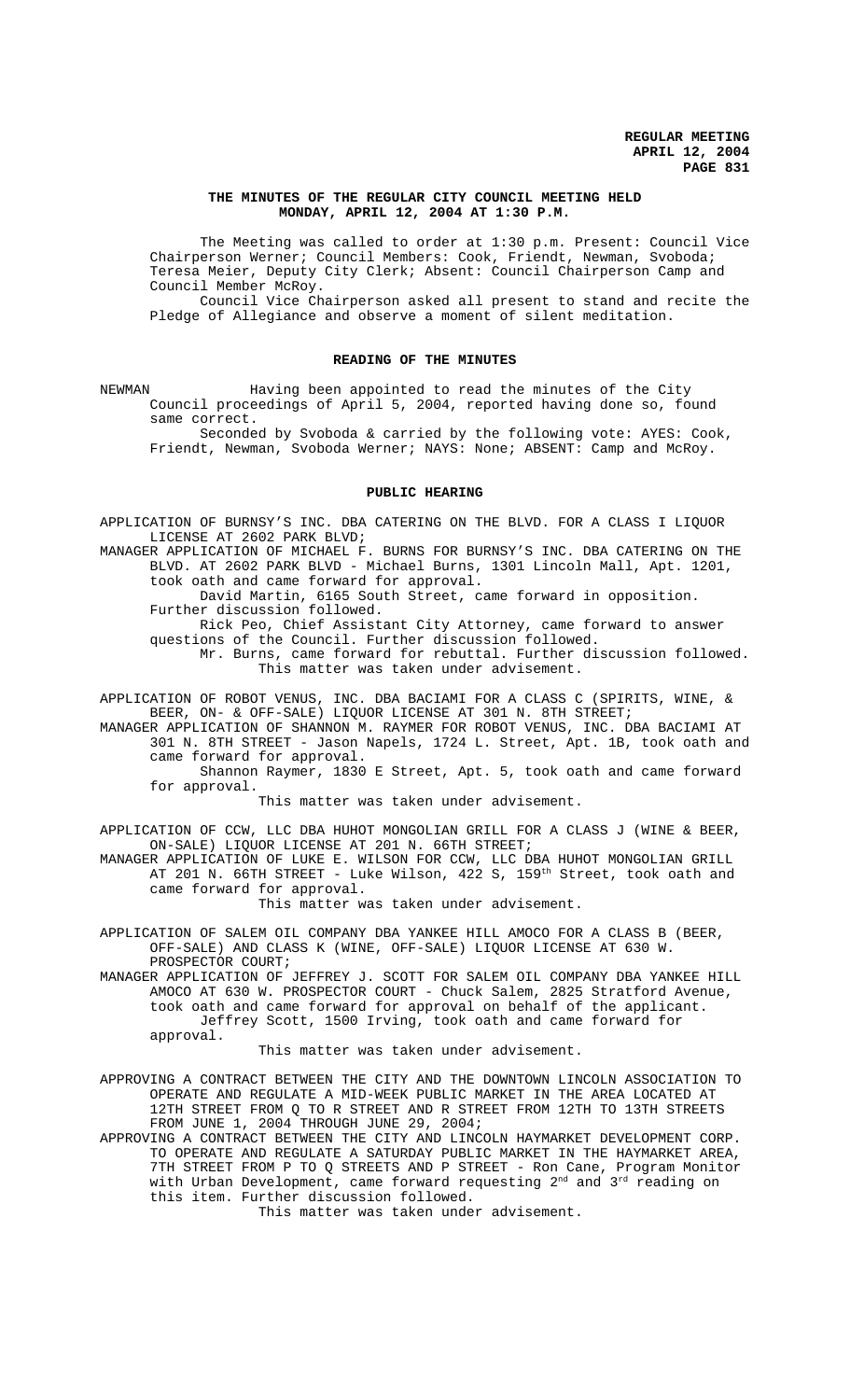ACCEPTING AND APPROVING CITY'S CERTIFICATIONS AS LANDLORD IN THE ESTOPPEL CERTIFICATE AND CONSENTING TO THE ASSIGNMENT AND ASSUMPTION OF THE FIRST AMENDED AND RESTATED LEASE AND OPERATING AGREEMENT - BURNHAM YATES CONFERENCE CENTER FROM CORNHUSKER SQUARE LIMITED PARTNERSHIP TO SHUBH HOTELS LINCOLN, L.L.C. OR ITS AFFILIATES;

APPROVING THE SECOND AMENDMENT TO THE FIRST AMENDED AND RESTATED LEASE AND OPERATING AGREEMENT - BURNHAM YATES CONFERENCE CENTER - Mike Morosin, 2055 "S" Street, came for and asked for clarification on the Second Amendment.

Rick Peo, Chief Assistant City Attorney, came forward to give a description of the Second Amendment.

This matter was taken under advisement.

SPECIAL PERMIT 730638B - APPLICATION OF WEST POINT, L.L.C TO EXPAND AN EXISTING PARKING LOT IN A RESIDENTIAL DISTRICT ON PROPERTY GENERALLY LOCATED AT S. 55TH STREET AND SAYLOR STREET - Brian Carstens, 601 Old Cheney Road, Suite C, came forward on behalf of West Point LLC for approval.

This matter was taken under advisement.

WAIVING THE RIGHT OF THE CITY TO OBJECT TO THE VALIDITY OF THE CONVEYANCE OF LOT 1, BLOCK 1, NBC BANK ADDITION, EXCEPT THE EAST 142 FEET THEREOF, FROM WELLS FARGO BANK TO HASTINGS STATE BANK ON THE GROUNDS THAT THE CONVEYANCE FAILED TO COMPLY WITH THE REQUIREMENTS RELATING TO SUBDIVISION APPROVAL - Rick Peo, Chief Assistant City Attorney, came forward to answer questions of the Council regarding this item. Further discussion followed.

This matter was taken under advisement.

AMENDING TITLE 12 OF THE LINCOLN MUNICIPAL CODE RELATING TO PARKS BY ADDING A NEW CHAPTER 12.22, ENHANCED MEDIAN, ROUNDABOUT, AND CUL-DE-SAC CENTER ISLAND LANDSCAPING, TO PROVIDE CONDITIONS FOR THE PLACEMENT OF ENHANCED LANDSCAPING IN MEDIAN ROUNDABOUT AND CUL-DE-SAC CENTER ISLAND AREA BY AN ABUTTING PROPERTY OWNER **-** Lynn Johnson, Director of Parks & Recreation Department, came forward for approval and also requested that the Public Hearing be continued for one week to 4/19/04 also with action on that day. Further discussion followed.

 Bob Norris, 2730 Sheridan Blvd, came forward in opposition. Further discussion followed.

Mike Morosin, 2055 "S" Street, came forward and expressed his opinion of the importance of the up-keeping of boulevards. This matter was taken under advisement.

APPLICATION OF DLH, INC. DBA COACHES SPORTS BAR & GRILL FOR A CLASS I (SPIRITS, WINE, BEER, ON SALE) LIQUOR LICENSE AT 640 W. PROSPECTOR COURT;

MANAGER APPLICATION OF DUANE L. HARTMAN FOR DLH, INC. DBA COACHES SPORTS BAR & GRILL AT 640 W. PROSPECTOR COURT - Peter Katt, 1045 Lincoln Mall, Suite 200, came forward for approval on behalf of the applicant.

Duane Hartman, 6230 South 31<sup>st</sup> Street, came forward for approval. Further discussion followed.

- Dave Sutko, 5210 NW 7<sup>th</sup> Street, owner of Spikes Beach volleyball, came forward in support. Further discussion followed.
- Mr. Katt and Mr. Hartman, came forward for rebuttal. Further discussion followed.

This matter was taken under advisement.

WAIVING CITY COUNCIL RULES AND PLACING AN EMERGENCY RESOLUTION CONCERNING A SEWER LINE REPLACEMENT LOCATED IN GLENWOOD CIRCLE NEAR WEDGEWOOD LAKE (PROJECT 700405) ON THE CITY COUNCIL AGENDA FOR PUBLIC HEARING AND ACTION THIS DAY 4/12/04 -

COOK Moved to waive City Council rules and place item on Agenda as Item 26a with Public Hearing and Action on this day. Seconded by Friendt & carried by the following vote: AYES: Cook, Friendt, Newman, Svoboda, Werner; NAYS: None; ABSENT: Camp and McRoy.

**TOOK BREAK 2:45 P.M. RECONVENED 2:55 P.M.**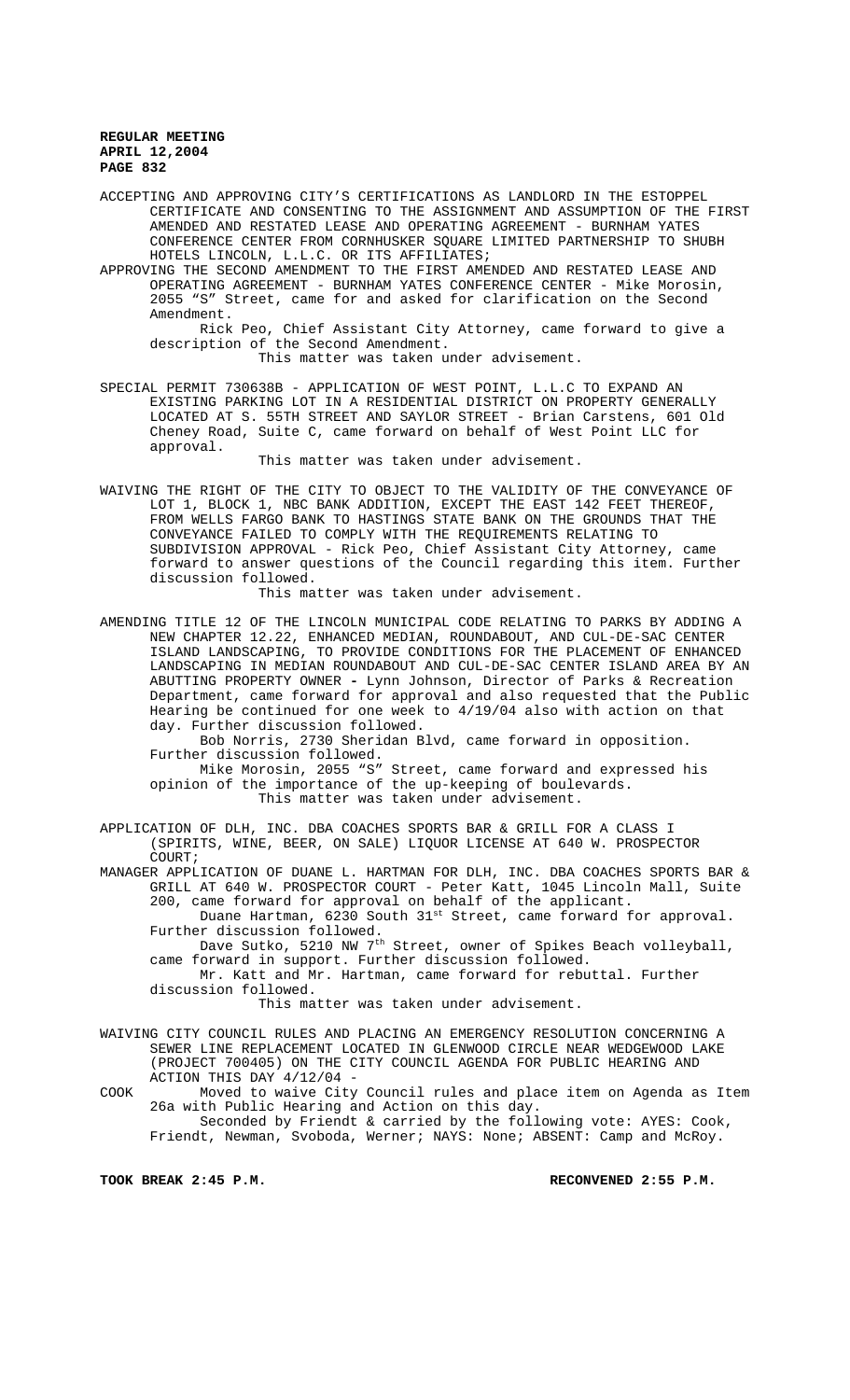## **MISCELLANEOUS BUSINESS**

Mike Morosin, 2055 "S" Street, came forward and expressed his concerns regarding how compacted his neighborhood area is. He suggested that the City Council take a look at that issue.

This matter was taken under advisement.

Frank Delgado, 3325 "P" Street, came forward and expressed his concerns regarding the City Council Holidays. He suggested that the City Council stagger the night meeting to every other Monday instead of only having the night meeting on the last Monday of the month. Further discussion followed. This matter was taken under advisement.

**\*\* END OF PUBLIC HEARING \*\***

# **COUNCIL ACTION**

# **LIQUOR RESOLUTIONS**

APPLICATION OF BURNSY'S INC. DBA CATERING ON THE BLVD. FOR A CLASS I LIQUOR LICENSE AT 2602 PARK BLVD - CLERK read the following resolution, introduced by Glenn Friendt, who moved its adoption for approval: A-82690 BE IT RESOLVED by the City Council of the City of Lincoln,

Nebraska:

That after hearing duly had as required by law, consideration of the facts of this application, the Nebraska Liquor Control Act, and the pertinent City ordinances, the City Council recommends that the application of Burnsy's Inc. dba Catering on the Blvd. for a Class "I" liquor license at 2602 Park Blvd., Lincoln, Nebraska, for the license period ending April 30, 2004, be approved with the condition that the premise complies in every respect with all city and state regulations. The City Clerk is directed to transmit a copy of this resolution to the Nebraska Liquor Control Commission.

Introduced by Glenn Friendt Seconded by Svoboda & carried by the following vote: AYES: Cook, Friendt, Newman, Svoboda, Werner; NAYS: None; ABSENT: Camp and McRoy.

MANAGER APPLICATION OF MICHAEL F. BURNS FOR BURNSY'S INC. DBA CATERING ON THE BLVD. AT 2602 PARK BLVD - CLERK read the following resolution,

introduced by Glenn Friendt, who moved its adoption for approval:<br>A-82691 WHEREAS, Burnsy's Inc. dba Catering on the Blvd. located at WHEREAS, Burnsy's Inc. dba Catering on the Blvd. located at 2602 Park Blvd., Lincoln, Nebraska has been approved for a Retail Class "I"

liquor license, and now requests that Michael F. Burns be named manager; WHEREAS, Michael F. Burns appears to be a fit and proper person to manage said business.

NOW, THEREFORE, BE IT RESOLVED by the City Council of the City of Lincoln, Nebraska:

That after hearing duly had as required by law, consideration of the facts of this application, the Nebraska Liquor Control Act, and the pertinent City ordinances, the City Council recommends that Michael F. Burns be approved as manager of this business for said licensee. The City Clerk is directed to transmit a copy of this resolution to the Nebraska Liquor Control Commission.

Introduced by Glenn Friendt Seconded by Svoboda & carried by the following vote: AYES: Cook, Friendt, Newman, Svoboda, Werner; NAYS: None; ABSENT: Camp and McRoy.

APPLICATION OF ROBOT VENUS, INC. DBA BACIAMI FOR A CLASS C (SPIRITS, WINE, & BEER, ON- & OFF-SALE) LIQUOR LICENSE AT 301 N. 8TH STREET - CLERK read the following resolution, introduced by Glenn Friendt, who moved its

adoption for approval:<br>A-82692 BE IT RESOLVED by BE IT RESOLVED by the City Council of the City of Lincoln, Nebraska:

That after hearing duly had as required by law, consideration of the facts of this application, the Nebraska Liquor Control Act, and the pertinent City ordinances, the City Council recommends that the application of Robot Venus, Inc. dba Baciami for a Class "C" liquor license at 301 N. 8th Street, Lincoln, Nebraska, for the license period ending October 31, 2004, be approved with the condition that the premise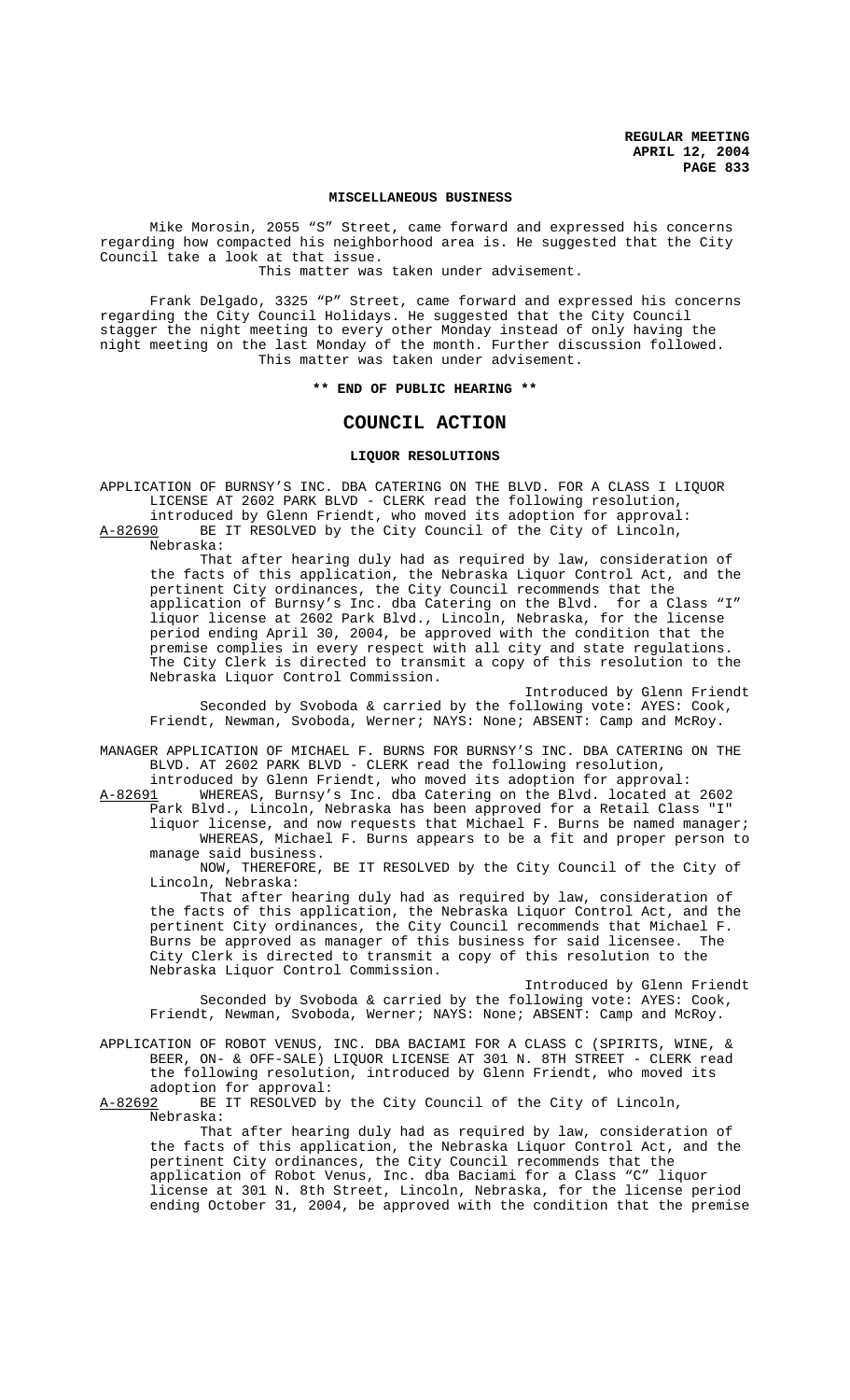> complies in every respect with all city and state regulations. The City Clerk is directed to transmit a copy of this resolution to the Nebraska Liquor Control Commission. Introduced by Glenn Friendt Seconded by Svoboda & carried by the following vote: AYES: Cook, Friendt, Newman, Svoboda, Werner; NAYS: None; ABSENT: Camp and McRoy.

MANAGER APPLICATION OF SHANNON M. RAYMER FOR ROBOT VENUS, INC. DBA BACIAMI AT 301 N. 8TH STREET - CLERK read the following resolution, introduced by

Glenn Friendt, who moved its adoption for approval:<br>A-82693 WHEREAS, Robot Venus, Inc. dba Baciami locate WHEREAS, Robot Venus, Inc. dba Baciami located at 301 N. 8th Street, Lincoln, Nebraska has been approved for a Retail Class "C" liquor license, and now requests that Shannon M. Raymer be named manager;

WHEREAS, Shannon M. Raymer appears to be a fit and proper person to manage said business.

NOW, THEREFORE, BE IT RESOLVED by the City Council of the City of Lincoln, Nebraska:

That after hearing duly had as required by law, consideration of the facts of this application, the Nebraska Liquor Control Act, and the pertinent City ordinances, the City Council recommends that Shannon M. Raymer be approved as manager of this business for said licensee. The City Clerk is directed to transmit a copy of this resolution to the Nebraska Liquor Control Commission.

Introduced by Glenn Friendt Seconded by Svoboda & carried by the following vote: AYES: Cook, Friendt, Newman, Svoboda, Werner; NAYS: None; ABSENT: Camp and McRoy.

APPLICATION OF CCW, LLC DBA HUHOT MONGOLIAN GRILL FOR A CLASS J (WINE & BEER, ON-SALE) LIQUOR LICENSE AT 201 N. 66TH STREET - CLERK read the following resolution, introduced by Glenn Friendt, who moved its adoption for

approval:<br>A-82694 BE BE IT RESOLVED by the City Council of the City of Lincoln, Nebraska:

That after hearing duly had as required by law, consideration of the facts of this application, the Nebraska Liquor Control Act, and the pertinent City ordinances, the City Council recommends that the application of CCW, LLC dba Huhot Mongolian Grill for a Class "J" liquor license at 201 N. 66th Street, Lincoln, Nebraska, for the license period ending April 30, 2004, be approved with the condition that the premise complies in every respect with all city and state regulations. The City Clerk is directed to transmit a copy of this resolution to the Nebraska Liquor Control Commission.

Introduced by Glenn Friendt Seconded by Svoboda & carried by the following vote: AYES: Cook, Friendt, Newman, Svoboda, Werner; NAYS: None; ABSENT: Camp and McRoy.

MANAGER APPLICATION OF LUKE E. WILSON FOR CCW, LLC DBA HUHOT MONGOLIAN GRILL AT 201 N. 66TH STREET - CLERK read the following resolution, introduced

by Glenn Friendt, who moved its adoption for approval:<br>A-82695 WHEREAS, CCW, LLC dba Huhot Mongolian Grill locat WHEREAS, CCW, LLC dba Huhot Mongolian Grill located at 201 N. 66th Street, Lincoln, Nebraska has been approved for a Retail Class "J"

liquor license, and now requests that Luke E. Wilson be named manager; WHEREAS, Luke E. Wilson appears to be a fit and proper person to manage said business.

NOW, THEREFORE, BE IT RESOLVED by the City Council of the City of Lincoln, Nebraska:

That after hearing duly had as required by law, consideration of the facts of this application, the Nebraska Liquor Control Act, and the pertinent City ordinances, the City Council recommends that Luke E.<br>Wilson be approved as manager of this business for said licensee. The Wilson be approved as manager of this business for said licensee. City Clerk is directed to transmit a copy of this resolution to the Nebraska Liquor Control Commission.

Introduced by Glenn Friendt Seconded by Svoboda & carried by the following vote: AYES: Cook, Friendt, Newman, Svoboda, Werner; NAYS: None; ABSENT: Camp and McRoy.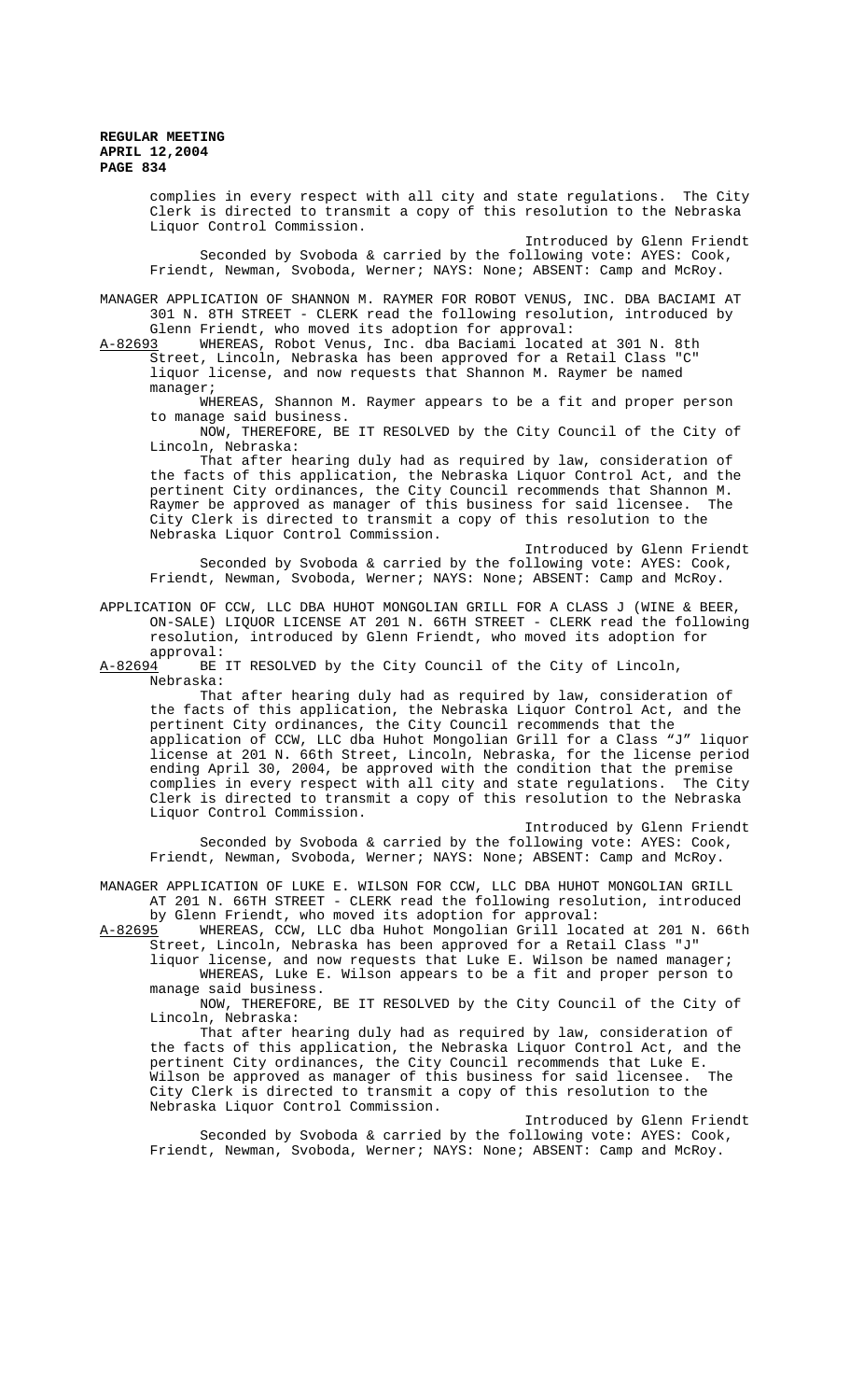APPLICATION OF NASH FINCH COMPANY DBA SUNMART #025 FOR A LIQUOR CATERING LICENSE AT 1340 WEST O STREET - PRIOR to reading: COOK Moved to delay Public Hearing and Action for one week to 4/19/04.

Seconded by Svoboda & carried by the following vote: AYES: Cook, Friendt, Newman, Svoboda, Werner; NAYS: None; ABSENT: Camp and McRoy.

APPLICATION OF SALEM OIL COMPANY DBA YANKEE HILL AMOCO FOR A CLASS B (BEER, OFF-SALE) AND CLASS K (WINE, OFF-SALE) LIQUOR LICENSE AT 630 W. PROSPECTOR COURT - CLERK read the following resolution, introduced by

Glenn Friendt, who moved its adoption for approval:<br>A-82696 BE IT RESOLVED by the City Council of the Cit BE IT RESOLVED by the City Council of the City of Lincoln, Nebraska:

That after hearing duly had as required by law, consideration of the facts of this application, the Nebraska Liquor Control Act, and the pertinent City ordinances, the City Council recommends that the application of Salem Oil Company Oil dba Yankee Hill Amoco for a Class "B" liquor license at 630 W. Prospector Court, Lincoln, Nebraska, for the license period ending April 30, 2004, be approved with the condition that the premise complies in every respect with all city and state regulations. The City Clerk is directed to transmit a copy of this resolution to the Nebraska Liquor Control Commission.

Introduced by Glenn Friendt Seconded by Svoboda & carried by the following vote: AYES: Cook, Friendt, Newman, Svoboda, Werner; NAYS: None; ABSENT: Camp and McRoy.

MANAGER APPLICATION OF JEFFREY J. SCOTT FOR SALEM OIL COMPANY DBA YANKEE HILL AMOCO AT 630 W. PROSPECTOR COURT - CLERK read the following resolution,

introduced by Glenn Friendt, who moved its adoption for approval:<br>A-82697 WHEREAS, Salem Oil Company dba Yankee Hill Amoco located at WHEREAS, Salem Oil Company dba Yankee Hill Amoco located at 630 W. Prospector Court, Lincoln, Nebraska has been approved for a Retail Class "B" liquor license, and now requests that Jeffrey J. Scott be named manager;

WHEREAS, Jeffrey J. Scott appears to be a fit and proper person to manage said business.

NOW, THEREFORE, BE IT RESOLVED by the City Council of the City of Lincoln, Nebraska:

That after hearing duly had as required by law, consideration of the facts of this application, the Nebraska Liquor Control Act, and the pertinent City ordinances, the City Council recommends that Jeffrey J. Scott be approved as manager of this business for said licensee. The City Clerk is directed to transmit a copy of this resolution to the Nebraska Liquor Control Commission.

Introduced by Glenn Friendt Seconded by Svoboda & carried by the following vote: AYES: Cook, Friendt, Newman, Svoboda, Werner; NAYS: None; ABSENT: Camp and McRoy.

APPLICATION OF DLH, INC. DBA COACHES SPORTS BAR & GRILL FOR A CLASS I (SPIRITS, WINE, BEER, ON SALE) LIQUOR LICENSE AT 640 W. PROSPECTOR

COURT - PRIOR to reading:<br>FRIENDT Moved to reconsider Moved to reconsider the denial.

Seconded by Svoboda & **LOST** by the following vote: AYES: Cook; NAYS: Friendt, Newman, Svoboda, Werner; ABSENT: Camp and McRoy.

The resolution, having **LOST**, was assigned the File **#38-4468** & was placed on file in the Office of the City Clerk.

CLERK Read the following resolution, introduced by Glenn Friendt, who moved its adoption for approval:<br>A-82708 BE IT RESOLVED by the City

BE IT RESOLVED by the City Council of the City of Lincoln, Nebraska:

That after hearing duly had as required by law, consideration of the facts of this application, the Nebraska Liquor Control Act, and the pertinent City ordinances, the City Council recommends that the application of DLH, Inc. dba Coaches Sports Bar & Grill for a Class "I" liquor license at 640 W. Prospector Court, Lincoln, Nebraska, for the license period ending April 30, 2004, be approved with the condition that the premise complies in every respect with all city and state regulations. The City Clerk is directed to transmit a copy of this resolution to the Nebraska Liquor Control Commission.

Introduced by Glenn Friendt Seconded by Svoboda & carried by the following vote: AYES:

Friendt, Newman, Svoboda, Werner; NAYS: Cook; ABSENT: Camp and McRoy.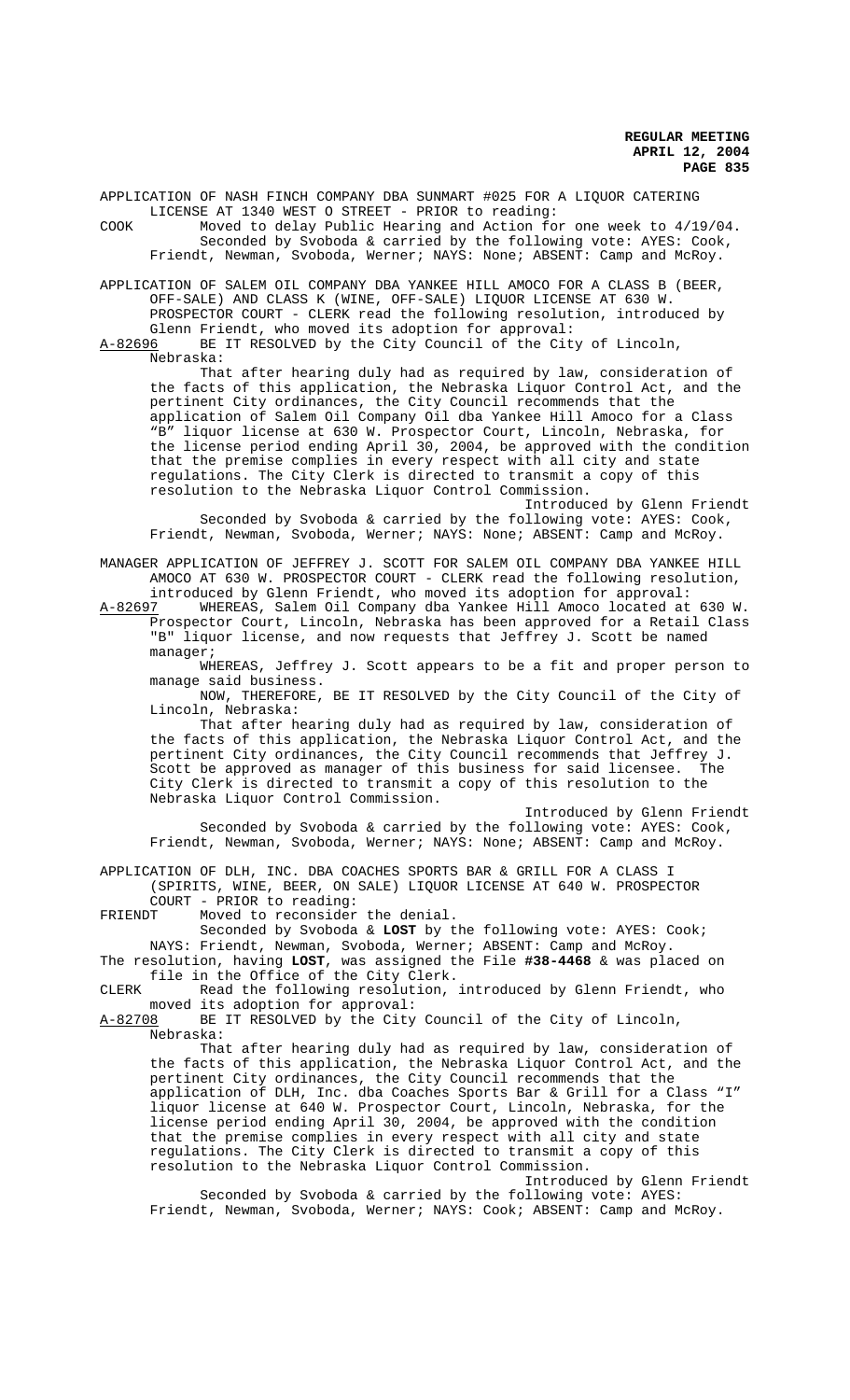MANAGER APPLICATION OF DUANE L. HARTMAN FOR DLH, INC. DBA COACHES SPORTS BAR & GRILL AT 640 W. PROSPECTOR COURT - PRIOR to reading: FRIENDT Moved to reconsider the denial.

Seconded by Svoboda & **LOST** by the following vote: AYES: Cook; NAYS: Friendt, Newman, Svoboda, Werner; ABSENT: Camp and McRoy.

The resolution, having **LOST**, was assigned the File **#38-4469** & was placed on file in the Office of the City Clerk.

CLERK Read the following resolution, introduced by Glenn Friendt, who moved its adoption for approval:<br>09 MHEREAS, DLH, Inc. dba Coaches Sports Bar & Grill located at 640

A-82709 WHEREAS, DLH, Inc. dba Coaches Sports Bar & Grill located at 640 W. Prospector Court, Lincoln, Nebraska has been approved for a Retail Class "I" liquor license, and now request that Duane L. Hartman be named manager;

WHEREAS, Duane L. Hartman appears to be a fit and proper person to manage said business.

NOW, THEREFORE, BE IT RESOLVED by the City Council of the City of Lincoln, Nebraska:

That after hearing duly had as required by law, consideration of the facts of this application, the Nebraska Liquor Control Act, and the pertinent City ordinances, the City Council recommends that Duane L. Hartman be approved as manager of this business for said licensee. The City Clerk is directed to transmit a copy of this resolution to the Nebraska Liquor Control Commission.

Introduced by Glenn Friendt

Seconded by Svoboda & carried by the following vote: AYES: Friendt, Newman, Svoboda, Werner; NAYS: Cook; ABSENT: Camp and McRoy.

### **ORDINANCES - 2ND READING**

- APPROVING A CONTRACT BETWEEN THE CITY AND THE DOWNTOWN LINCOLN ASSOCIATION TO OPERATE AND REGULATE A MID-WEEK PUBLIC MARKET IM THE AREA LOCATED AT  $12^{TH}$  STREET FROM Q TO R STREET FROM  $12^{TH}$  TO  $13^{TH}$  STREETS FROM JUNE 1, 2004 THROUGH JUNE 29, 2004 - CLERK read an ordinance, introduced by Glenn Friendt, accepting and approving the Contract between the City of Lincoln, Nebraska and Downtown Lincoln Association for establishment and regulation of a Tuesday public market in the Marketplace area, 12<sup>th</sup> Street from Q to R Streets and R Street from  $12^{th}$  to  $13^{th}$  Streets, from June 1, 2004 through June 29, 2004, and authorizing the Mayor to sign such Contract on behalf of the City, the second time.
- APPROVING A CONTRACT BETWEEN THE CITY AND LINCOLN HAYMARKET DEVELOPMENT CORP. TO OPERATE AND REGULATE A SATURDAY PUBLIC MARKET IN THE HAYMARKET AREA, 7<sup>TH</sup> STREET FROM P TO Q STREETS AND P - PRIOR to reading:

SVOBODA Moved to waive Council rules to have Action on this day. Seconded by Cook & carried by the following vote: AYES: Cook,

- Friendt, Newman, Svoboda, Werner; NAYS: None; ABSENT: Camp and McRoy. CLERK Read an ordinance, introduced by Glenn Friendt, accepting and approving the Contract between the City of Lincoln, Nebraska, a municipal corporation, and the Lincoln Haymarket Development Corporation for establishment and regulation of a Saturday public market in the Haymarket area,  $7^{\rm th}$  to  $8^{\rm th}$  Streets, from May 1, 2004 through October 30, 2004, and authorizing the Mayor to sign such Contract on behalf of the City, the second time.
- FRIENDT Moved to pass the ordinance as read.

Seconded by Svoboda & carried by the following vote: AYES: Cook, Friendt, Newman, Svoboda, Werner; NAYS: None; ABSENT: Camp and McRoy. The ordinance, being numbered **#18336**, is recorded in Ordinance Book #25.

ACCEPTING AND APPROVING CITY'S CERTIFICATIONS AS LANDLORD IN THE ESTOPPEL CERTIFICATE AND CONSENTING TO THE ASSIGNMENT AND ASSUMPTION OF THE FIRST AMENDED AND RESTATED LEASE AND OPERATING AGREEMENT - BURNHAM YATES CONFERENCE CENTER FROM CORNHUSKER SQUARE LIMITED PARTNERSHIP TO SHUBH HOTELS LINCOLN, LLC OR ITS AFFILIATES - PRIOR to reading:<br>SVOBODA Moved to waive Council rules to have Action on this

Moved to waive Council rules to have Action on this day. Seconded by Friendt & carried by the following vote: AYES: Cook, Friendt, Newman, Svoboda, Werner; NAYS: None; ABSENT: Camp and McRoy. CLERK Read an ordinance, introduced by Glenn Friendt, accepting and

approving the City's certifications as landlord in the Estoppel Certificate and consenting tot eh Assignment and Assumption of the First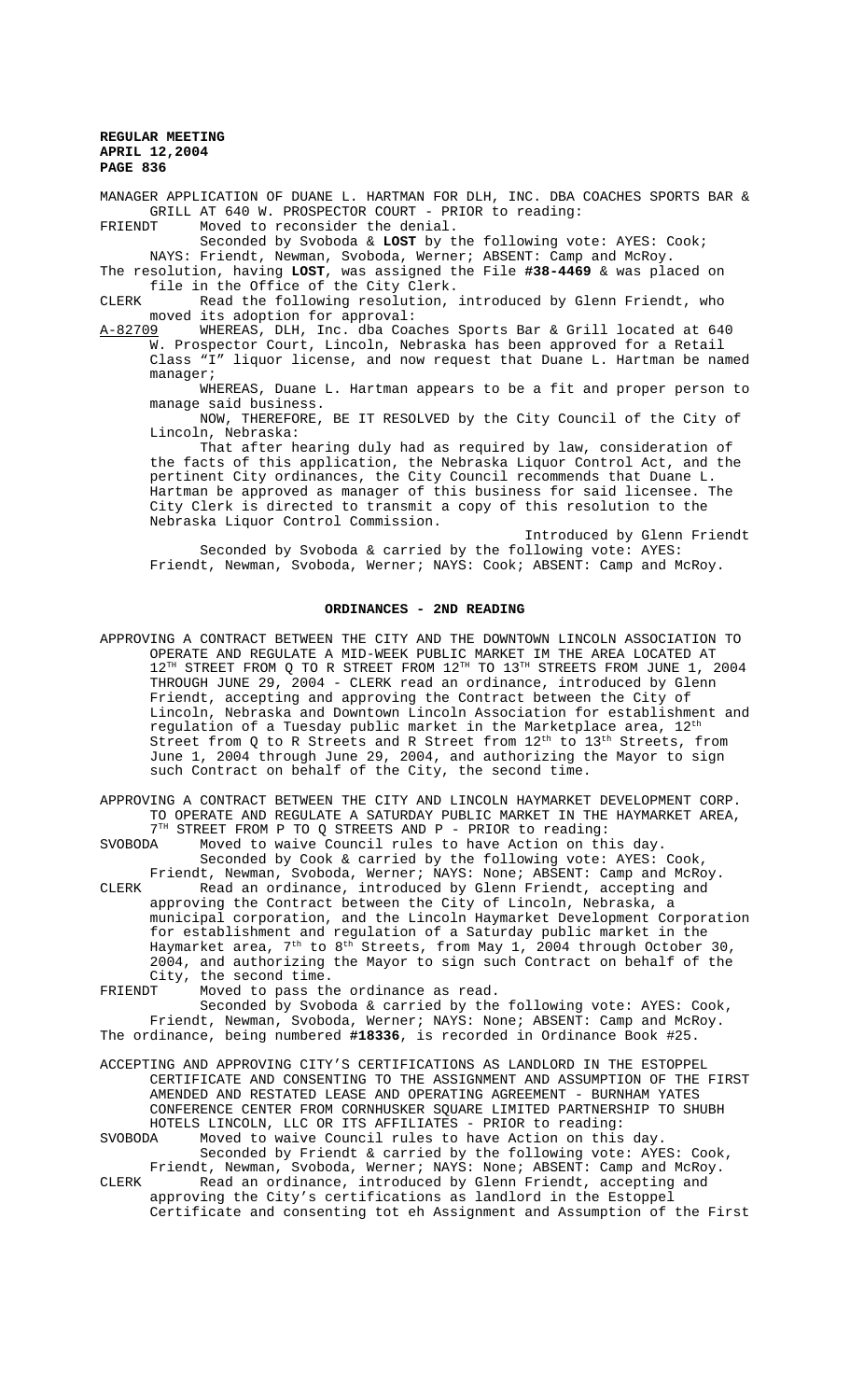Amended and Restated Lease and Operating Agreement - Burnham Yates Conference Center from Cornhusker Square Limited Partnership to SHUBH Hotels Lincoln, LLC or its affiliates, the second time. FRIENDT Moved to pass the ordinance as read.

Seconded by Svoboda & carried by the following vote: AYES: Cook, Friendt, Newman, Svoboda, Werner; NAYS: None; ABSENT: Camp and McRoy. The ordinance, being numbered **#18337**, is recorded in Ordinance Book #25.

APPROVING THE SECOND AMENDMENT TO THE FIRST AMENDED AND RESTATED LEASE AND OPERATING AGREEMENT - BURNHAM YATES CONFERENCE CENTER - PRIOR to reading:<br>SVOBODA Mo

Moved to waive Council rules to have Action on this day. Seconded by Friendt & carried by the following vote: AYES: Cook, Friendt, Newman, Svoboda, Werner; NAYS: None; ABSENT: Camp and McRoy.

CLERK Read an ordinance, introduced by Glenn Friendt, accepting and approving the Second Amendment to First Amended and Restated Lease and Operating Agreement - Burnham Yates Conference Center granting the Lessee, Cornhusker Square Limited Partnership, the right to encumber its interest in the Lease and its Leasehold estate in the Conference Center under one or more mortgages and to assign the Lease or Leasehold estate in the premises as collateral security for such mortgager and to provide rights to said mortgagees under the Lease, the second time.

FRIENDT Moved to pass the ordinance as read.

Seconded by Svoboda & carried by the following vote: AYES: Cook, Friendt, Newman, Svoboda, Werner; NAYS: None; ABSENT: Camp and McRoy. The ordinance, being numbered **#18338**, is recorded in Ordinance Book #25.

#### **RESOLUTIONS**

REAPPOINTING TERRY WERNER TO THE UTILITY BILLING CHECK-OFF PROGRAM BOARD (LINCOLN CARES PROGRAM) FOR A ONE-YEAR TERM EXPIRING AUGUST 31, 2004 - CLERK read the following resolution, introduced by Patte Newman, who moved its adoption:<br>A-82698 BE IT RESOLVE BE IT RESOLVED by the City Council of the City of Lincoln,

Nebraska:

That the reappointment of Terry Werner to the Utility Billing Check-Off Program Board for a one-year term expiring August 31, 2004 is hereby approved.

Introduced by Patte Newman Seconded by Svoboda & carried by the following vote: AYES: Cook, Friendt, Newman, Svoboda, Werner; NAYS: None; ABSENT: Camp and McRoy.

REAPPOINTING TERRY WERNER TO THE JOINT BUDGET COMMITTEE FOR A TWO-YEAR TERM EXPIRING AUGUST 31, 2005 - CLERK read the following resolution, introduced by Patte Newman, who moved its adoption:

A-82699 BE IT RESOLVED by the City Council of the City of Lincoln, Nebraska:

That the reappointment of Terry Werner to the Joint Budget Committee for a two-year term expiring August 31, 2005 is hereby approved.

Introduced by Patte Newman Seconded by Svoboda & carried by the following vote: AYES: Cook, Friendt, Newman, Svoboda, Werner; NAYS: None; ABSENT: Camp and McRoy.

REAPPOINTING GLENN FRIENDT, JONATHAN COOK, AND KEN SVOBODA TO THE RAILROAD TRANSPORTATION SAFETY DISTRICT FOR ONE-YEAR TERMS EXPIRING AUGUST 31, 2004 - CLERK read the following resolution, introduced by Patte Newman, who moved its adoption:<br>A-82700 BE IT RESOLVED by

BE IT RESOLVED by the City Council of the City of Lincoln, Nebraska:

That the reappointment of Glenn Friendt, Jonathan Cook, and Ken Svoboda to the Railroad Transportation Safety District for one-year terms expiring August 31, 2004 is hereby approved.

Introduced by Patte Newman Seconded by Svoboda & carried by the following vote: AYES: Cook, Friendt, Newman, Svoboda, Werner; NAYS: None; ABSENT: Camp and McRoy.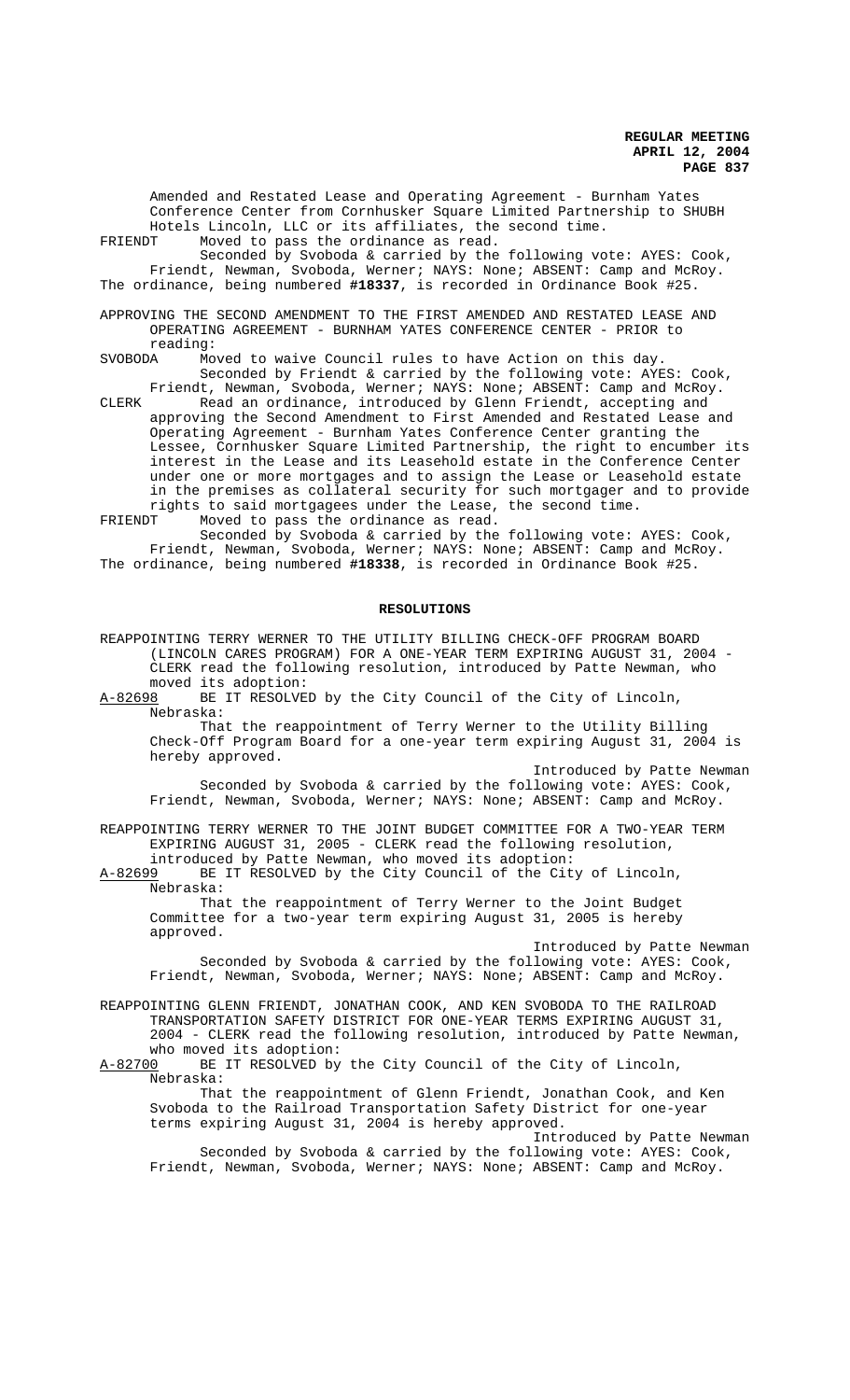APPOINTING ANNETTE C. DURHAM TO THE LINCOLN HOUSING AUTHORITY BOARD TO FILL AN UNEXPIRED TERM EXPIRING JULY 1, 2005 - CLERK read the following resolution, introduced by Patte Newman, who moved its adoption: A-82701 BE IT RESOLVED by the City Council of the City of Lincoln,

Nebraska:

That the appointment of Annette C. Durham to the Lincoln Housing Authority Board to fill an unexpired term expiring July 1, 2005 is hereby approved.

Introduced by Patte Newman Seconded by Svoboda & carried by the following vote: AYES: Cook, Friendt, Newman, Svoboda, Werner; NAYS: None; ABSENT: Camp and McRoy.

APPOINTING CINDY M. WOSTREL TO THE COMMUNITY FORESTRY ADVISORY BOARD TO FILL AN UNEXPIRED TERM EXPIRING AUGUST 17, 2004 - CLERK read the following resolution, introduced by Patte Newman, who moved its adoption:

A-82702 BE IT RESOLVED by the City Council of the City of Lincoln, Nebraska:

That the appointment of Cindy M. Wostrel to the Community Forestry Advisory Board to fill an unexpired term expiring August 17, 2004 is hereby approved.

Introduced by Patte Newman Seconded by Svoboda & carried by the following vote: AYES: Cook, Friendt, Newman, Svoboda, Werner; NAYS: None; ABSENT: Camp and McRoy.

APPROVING A FOUR YEAR CONTRACT BETWEEN THE CITY AND VON BUSCH AND SONS REFUSE TO COLLECT RECYCLABLES DEPOSITED AT THE CITY-SPONSORED RECYCLING DROP-OFF SITES - CLERK read the following resolution, introduced by Patte

Newman, who moved its adoption:<br>A-82703 BE IT RESOLVED by the Cit BE IT RESOLVED by the City Council of the City of Lincoln, Nebraska:

That the four-year contract between the City of Lincoln and Von Busch and Sons Refuse for the collection of recyclable materials from City sponsored recycling drop-off sites under the terms and conditions as set forth in said contract, which is attached hereto, marked as Attachment "A", and made a part hereof by reference, is hereby approved and the Mayor is authorized to execute the same on behalf of the City of Lincoln.

The City Clerk is directed to transmit one copy of the executed original contract to Gene Hanlon, Recycling Coordinator for the transmittal to Von Busch and Sons Refuse.

Introduced by Patte Newman Seconded by Svoboda & carried by the following vote: AYES: Cook, Friendt, Newman, Svoboda, Werner; NAYS: None; ABSENT: Camp and McRoy.

SPECIAL PERMIT 730638B - APPLICATION OF WEST POINT, L.L.C TO EXPAND AN EXISTING PARKING LOT IN A RESIDENTIAL DISTRICT ON PROPERTY GENERALLY LOCATED AT S. 55TH STREET AND SAYLOR STREET - CLERK read the following resolution, introduced by Patte Newman, who moved its adoption:<br>A-82704 WHEREAS, West Point, L.L.C. has submitted an application

WHEREAS, West Point, L.L.C. has submitted an application designated as Special Permit No. 730638B for authority to amend Special Permit 638A to expand an existing parking lot in a residential district on property located at S. 55th Street and Saylor Street, and legally described to wit:

Lots 3-6, Block 9, Second Addition to Normal and the east 128 feet of Lot 17, Woods Bros. Fairview Acres, located in the Northeast Quarter of Section 32, Township 10 North, Range 7 East of the 6th P.M., Lancaster County, Nebraska;

WHEREAS, the real property adjacent to the area included within the site plan for this expansion of a parking lot will not be adversely affected; and

WHEREAS, said site plan together with the terms and conditions hereinafter set forth are consistent with the intent and purpose of Title 27 of the Lincoln Municipal Code to promote the public health, safety, and general welfare.

NOW, THEREFORE, BE IT RESOLVED by the City Council of the City of Lincoln, Nebraska:

That the application of West Point, L.L.C., hereinafter referred to as "Permittee", to amend Special Permit 638A to expand an existing parking lot in a residential district, on the property legally described above, be and the same is hereby granted under the provisions of Section 27.63.170 of the Lincoln Municipal Code upon condition that construction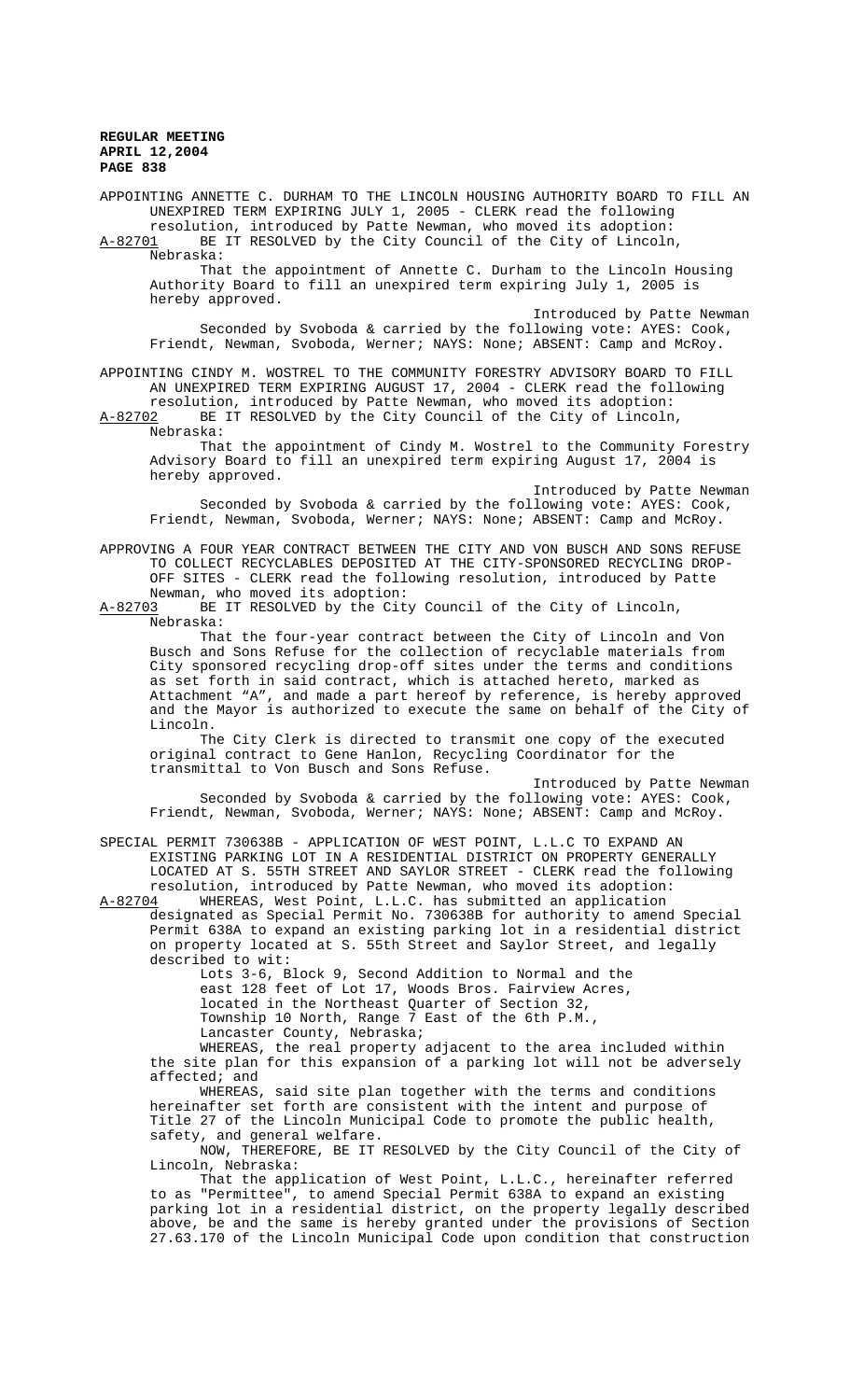and operation of said parking lot be in strict compliance with said application, the site plan, and the following additional express terms, conditions, and requirements:

1. This permit approves a parking lot in a residential district.

2. Before receiving building permits:

- a. The Permittee must submit an acceptable, revised final plan and five copies.
- b. The construction plans must conform to the approved plans.
- c. Final plats within the area of this parking lot must be approved by the City.

The site plan approved by this permit shall be the basis for all interpretations of setbacks, yards, locations of buildings, location of parking and circulation elements, and similar matters.

4. The terms, conditions, and requirements of this resolution shall be binding and obligatory upon the Permittee, its successors, and assigns. The building official shall report violations to the City Council which may revoke the special permit or take such other action as may be necessary to gain compliance.

5. The Permittee shall sign and return the City's letter of acceptance to the City Clerk within 30 days following approval of the special permit, provided, however, said 30-day period may be extended up to six months by administrative amendment. The City Clerk shall file a copy of the resolution approving the special permit and the letter of acceptance with the Register of Deeds, filing fees therefor to be paid in advance by the Permittee.

6. The site plan as approved with this resolution voids and supersedes all previously approved site plans, however, all resolutions approving previous permits remain in force unless specifically amended by this resolution.

Introduced by Patte Newman

Seconded by Svoboda & carried by the following vote: AYES: Cook, Friendt, Newman, Svoboda, Werner; NAYS: None; ABSENT: Camp and McRoy.

WAIVING THE RIGHT OF THE CITY TO OBJECT TO THE VALIDITY OF THE CONVEYANCE OF LOT 1, BLOCK 1, NBC BANK ADDITION, EXCEPT THE EAST 142 FEET THEREOF, FROM WELLS FARGO BANK TO HASTINGS STATE BANK ON THE GROUNDS THAT THE CONVEYANCE FAILED TO COMPLY WITH THE REQUIREMENTS RELATING TO SUBDIVISION APPROVAL - CLERK read the following resolution, introduced

by Patte Newman, who moved its adoption:<br>A-82705 WHEREAS, in 1988 Wesley G. Bennett WHEREAS, in 1988 Wesley G. Bennett, the owner of Lots 1, 2, 3 and 10, Block 182, Havelock Addition, petitioned for the vacation of the east 12 feet of the north-south alley abutting Lots 1 and 2, and all of the north-south alley abutting Lots 3 and 10, Block 182, Havelock Addition; and

WHEREAS, pursuant to said Petition to Vacate, the City Council passed Ordinance No 14946 on August 8, 1988 vacating said east 12 feet of the north-south alley abutting Lots 1 and 2, and all of the northsouth alley abutting Lots 3 and 10, Block 182, Havelock Addition; and

WHEREAS, for some unknown reason, said vacated north-south alley, instead of being transferred to Wesley G. Bennett, was conveyed to National Bank of Commerce, although NBC was not the owner of any of the abutting properties; and

WHEREAS, following the conveyance, Wesley G. Bennett and National Bank of Commerce filed an application to approve the final plat of NBC Bank Addition consisting of Lot 1, Block 1. The final plat was approved on October 27, 1988; and

WHEREAS, during that same period of time, NBC Bank entered into a 99 year lease leasing that portion of Lot 1, Block 1, NBC Bank Addition, which was owned by Wesley Bennett; and

WHEREAS, ON May 28, 2003, Wells Fargo Bank, as successor to NBC Bank, transferred its interest in the 99 year lease to Hastings State Bank and sold its interest in Lot 1, Block 1, NBC Bank Addition to Hastings State Bank; and

WHEREAS, the conveyance to Hastings State Bank failed to comply with the requirements relating to subdivision approval; and

WHEREAS, in accordance with the provisions of Section 76-2,110, the City of Lincoln desires to waive its right to object to said conveyance in order to allow such conveyance to be fully valid; and

WHEREAS, Thomas J. Fitchett, on behalf of the Estate of Roberta K. Bennett, has requested the consent to the validity of said conveyance.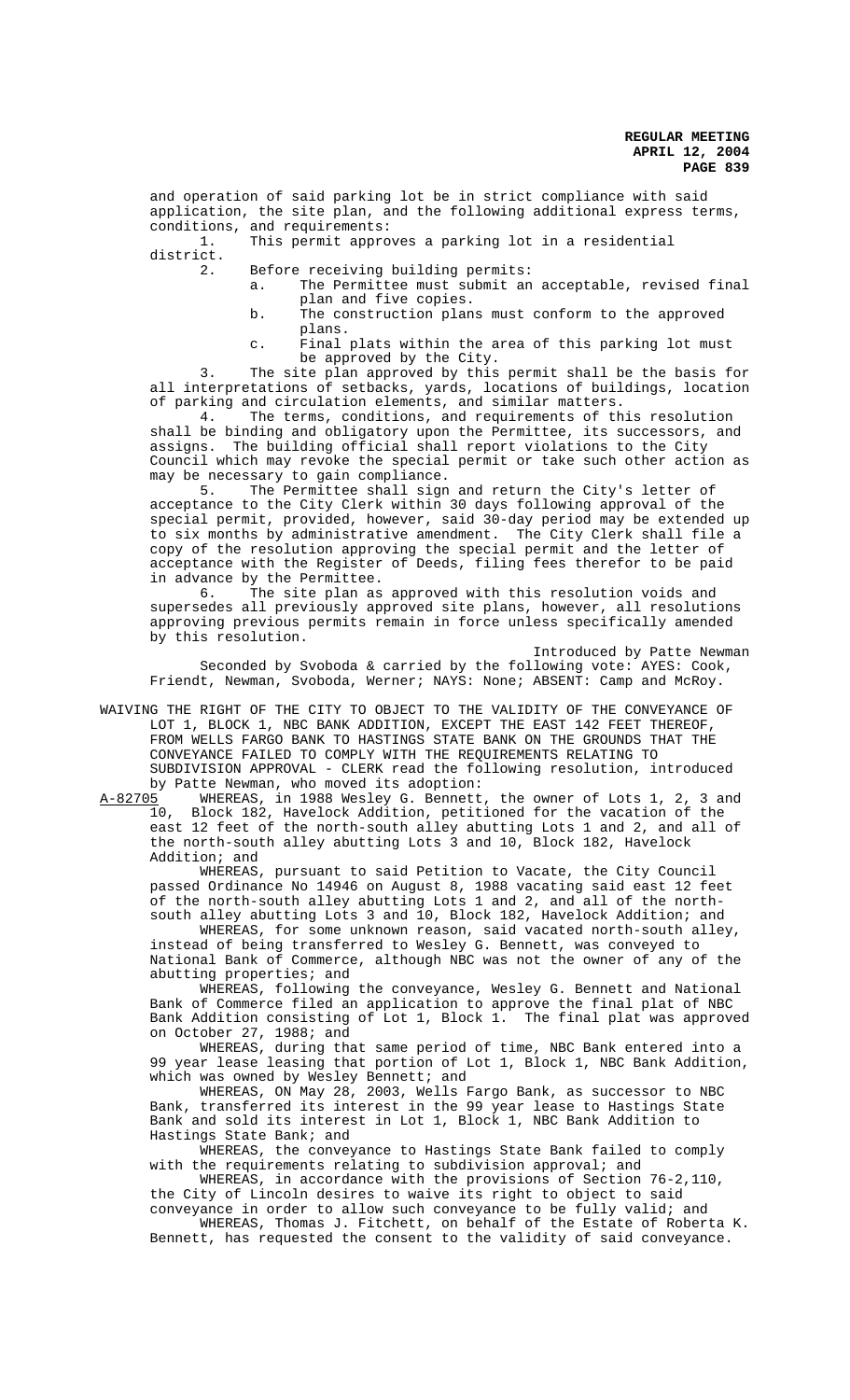> NOW, THEREFORE, BE IT RESOLVED by the City Council of the City of Lincoln, Nebraska: 1. That the City of Lincoln waives its right to object to validity to the conveyance of Lot 1, Block 1, NBC Bank Addition, except the east 142 feet thereof from Wells Fargo Bank to Hastings State Bank, filed of record as Instrument # 2003-050729. 2. That the City Clerk is directed to record this Resolution with the Register of Deeds, filing fees to be paid in advance by Thomas J. Fitchett. Introduced by Patte Newman

Seconded by Svoboda & carried by the following vote: AYES: Cook, Friendt, Newman, Svoboda, Werner; NAYS: None; ABSENT: Camp and McRoy.

ACCEPTING THE REPORT OF NEW AND PENDING CLAIMS AGAINST THE CITY AND APPROVING DISPOSITION OF CLAIMS SET FORTH THEREIN FOR THE PERIOD OF MARCH 16 - 31, 2004 - CLERK read the following resolution, introduced by Patte Newman, who moved its adoption:

A-82706 BE IT RESOLVED by the City Council of the City of Lincoln, Nebraska:

That the claims listed in the attached report, marked as Exhibit "A", dated April 1, 2004, of various new and pending tort claims filed against the City of Lincoln with the Office of the City Attorney or the Office of the City Clerk, as well as claims which have been disposed of, are hereby received as required by Neb. Rev. Stat. § 13-905 (Reissue 1997). The dispositions of claims by the Office of the City Attorney, as shown by the attached report, are hereby approved:

| DENIED                                                                                                          |              |           | ALLOWED OR SETTLED                   |            |
|-----------------------------------------------------------------------------------------------------------------|--------------|-----------|--------------------------------------|------------|
| Thomas J. Keller                                                                                                | $\mathsf{S}$ | 145.00    | Ben McCaslin                         | \$2,377.56 |
| Rita Newell                                                                                                     |              | 122.00    | Valerie Hansen                       | 300.00     |
| Pam Hansen                                                                                                      |              | NAS*      | Thomas D. & Billie L. Burch 1,020.83 |            |
| Robin Derr                                                                                                      |              | 950.00    | Dawn Wimes                           | 562.60     |
| Bob Norris                                                                                                      |              | 82.33     | Kathrine Lavedas                     | 74.90      |
| Janice Coleman                                                                                                  |              | 25,000.00 | Kathleen Smith                       | 649.02     |
| Jacki Rittscher                                                                                                 |              | 14.47     | Michael J. Davidson                  | 1,083.63   |
| Randy Toothaker                                                                                                 |              | 81.00     |                                      |            |
| Renee Hartung                                                                                                   |              | 117.50    |                                      |            |
| Farmers Insurance                                                                                               |              |           |                                      |            |
| (Claim #1003626691)                                                                                             |              | 562.43    |                                      |            |
| Dan Sindelar                                                                                                    |              | NAS*      |                                      |            |
| Delwyn L. Harnisch                                                                                              |              | NAS*      |                                      |            |
| Rick & Dianne Aksamit 33.61                                                                                     |              |           |                                      |            |
| * No Amount Specified.                                                                                          |              |           |                                      |            |
| the contract of the contract of the contract of the contract of the contract of the contract of the contract of |              |           |                                      |            |

The City Attorney is hereby directed to mail to the various claimants listed herein a copy of this resolution which shows the final disposition of their claim.

Introduced by Patte Newman

Seconded by Svoboda & carried by the following vote: AYES: Cook, Friendt, Newman, Svoboda, Werner; NAYS: None; ABSENT: Camp and McRoy.

APPROVING A FIVE-YEAR ADVERTISING AGREEMENT BETWEEN THE CITY AND BRISTOL WINDOWS FOR ADVERTISING RIGHTS ON THE ELECTRONIC MESSAGE SYSTEMS AT PERSHING MUNICIPAL AUDITORIUM AT 15TH AND N STREETS - CLERK read the following resolution, introduced by Patte Newman, who moved its

adoption:<br>A-82707 WHE A-82707 WHEREAS, the City of Lincoln owns and operates Pershing Municipal Auditorium located at 226 Centennial Mall South in Lincoln, Nebraska; and

WHEREAS, two exterior animated programmable electronic message systems, and one interior animated programmable electronic message system are located at said auditorium; and

WHEREAS, Bristol Windows, Inc., 3220 Superior Street, Suite 16D, Lincoln, NE 68504, (402) 435-8815, wishes to acquire the right to display advertisements on said message systems and the City is willing to grant certain advertising rights to Bristol Windows, Inc. NOW, THEREFORE, BE IT RESOLVED by the City Council of the City of Lincoln, Nebraska:

That the Advertising Agreement, which is attached hereto marked as Attachment "A" and made a part hereof by reference, by and between the City of Lincoln dba Pershing Municipal Auditorium and Bristol Windows, Inc., under which Bristol Windows, Inc. is granted certain interior and exterior advertising rights at Pershing Municipal Auditorium for a fiveyear period on the terms and conditions as set forth in said Agreement is hereby approved and the Mayor is authorized to execute the same on behalf of the City.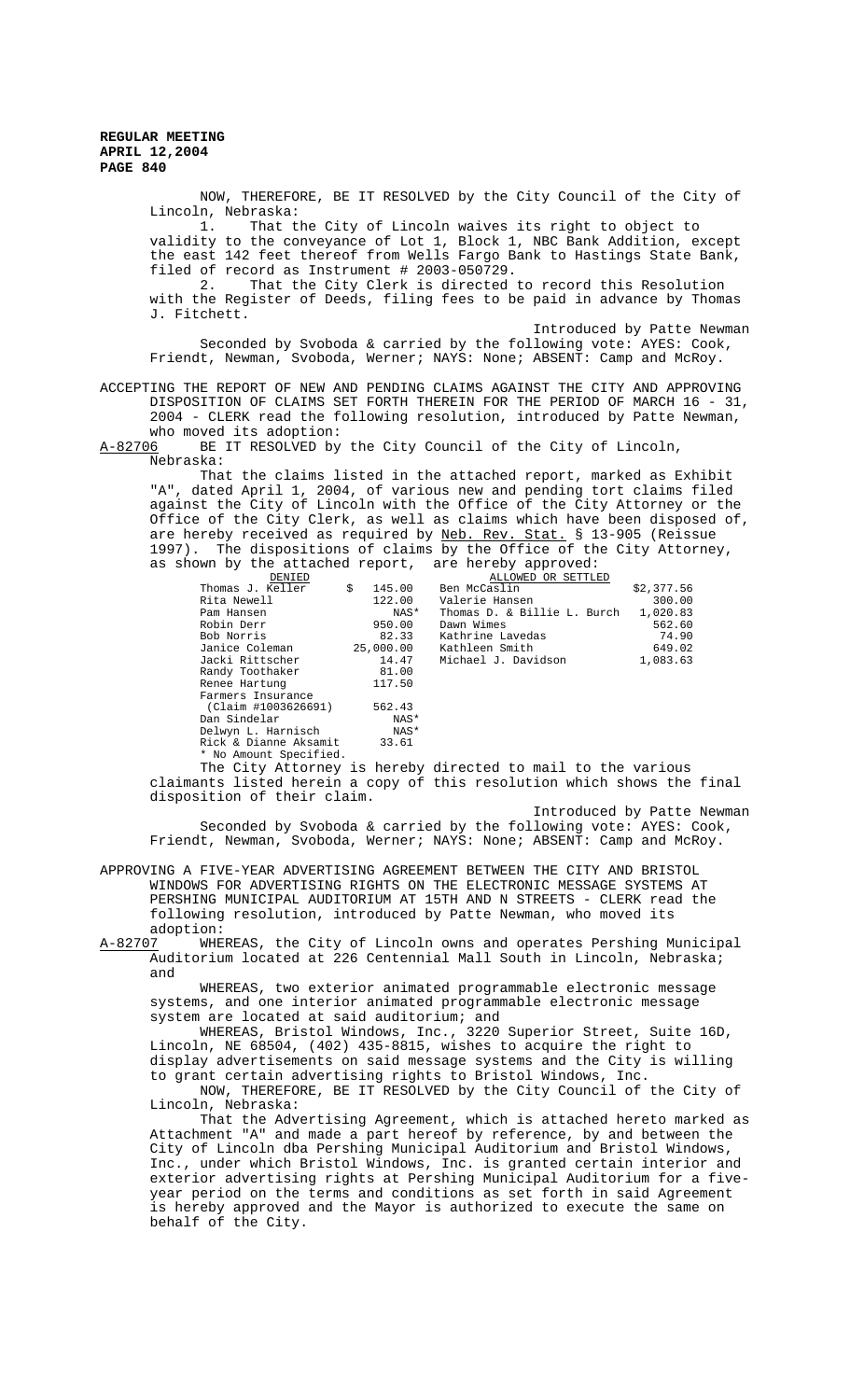The City Clerk is directed to transmit one fully executed copy of said Advertising Agreement to Thomas Lorenz, Manager of Pershing Municipal Auditorium, and one fully executed copy to Bristol Windows, Inc.

Introduced by Patte Newman Seconded by Svoboda & carried by the following vote: AYES: Cook, Friendt, Newman, Svoboda, Werner; NAYS: None; ABSENT: Camp and McRoy.

## **PETITIONS & COMMUNICATIONS**

REQUEST OF PUBLIC WORKS DEPARTMENT TO SET A PUBLIC HEARING DATE OF MONDAY, APRIL 26, 2004, AT 1:30 P.M. AND TO PLACE ON THE FORMAL CITY COUNCIL AGENDA THE FOLLOWING:

> 04-68 To provide authority to construct a 12 inch water main in South Folsom, West South Street south approximately 1,250 feet and assess the cost thereof against the benefitted properties.

## **REPORTS OF CITY OFFICERS**

- CLERK'S LETTER AND MAYOR'S APPROVAL OF RESOLUTIONS AND ORDINANCES PASSED BY THE CITY COUNCIL ON APRIL 5, 2004 - CLERK presented said report which was placed on file in the Office of the City Clerk.
- REPORT FROM CITY TREASURER TELECOMMUNICATION OCCUPATION TAX FOR THE MONTH OF JANUARY/FEBRUARY/MARCH, 2004: TOUCH 1 COMMUNICATIONS INC.**;** FEBRUARY, 2004: NEBRASKA TECHNOLOGY & TELECOMMUNICATIONS INC, ASSOCIATION ADMINISTRATORS INC, LDMI TELECOMMUNICATIONS INC, ALLTEL NEBRASKA INC, ALLTEL COMMUNICATIONS OF NEBRASKA INC, ALLTEL SYSTEMS OF THE MIDWEST INC - CLERK PRESENTED SAID REPORT WHICH WAS PLACED ON FILE IN THE OFFICE OF THE CITY CLERK. (20)
- ANNUAL REPORT OF 2003 FROM CITY LAW DEPARTMENT CLERK presented said report which was placed on file in the Office of the City Clerk.
- INVESTMENT OF FUNDS FOR THE WEEK OF APRIL 5 THRU APRIL 9, 2004 CLERK read the following resolution, introduced by Patte Newman, who moved its adoption:
- A-82711 BE IT RESOLVED by the City Council of the City of Lincoln, Nebraska: That the attached list of investments be confirmed and approved, and the City Treasurer is hereby directed to hold said investments until maturity unless otherwise directed by the City Council.

Introduced by Patte Newman Seconded by Svoboda & carried by the following vote: AYES: Cook, Friendt, Newman, Svoboda, Werner; NAYS: None; ABSENT: Camp and McRoy.

- INVESTMENT OF FUNDS FOR THE WEEK OF MARCH 29 THRU APRIL 2, 2004 CLERK read the following resolution, introduced by Patte Newman, who moved its adoption:
- A-82712 BE IT RESOLVED by the City Council of the City of Lincoln, Nebraska: That the attached list of investments be confirmed and approved, and the City Treasurer is hereby directed to hold said investments until maturity unless otherwise directed by the City Council.

Introduced by Patte Newman Seconded by Svoboda & carried by the following vote: AYES: Cook, Friendt, Newman, Svoboda, Werner; NAYS: None; ABSENT: Camp and McRoy.

## ORDINANCES - 1<sup>st</sup> READING

CHANGE OF ZONE 04014 - AMENDING TITLE 27 OF THE LINCOLN MUNICIPAL CODE BY AMENDING SECTION 27.31.030 TO DELETE THE SALE OF ALCOHOLIC BEVERAGES FOR CONSUMPTION ON AND OFF THE PREMISES AS PERMITTED USES; BY AMENDING SECTION 27.31.040 TO ADD SAID USES AS PERMITTED CONDITIONAL USES AND TO PROVIDE CONDITIONS OF APPROVAL IN THE B-2 PLANNED NEIGHBORHOOD BUSINESS DISTRICT; BY AMENDING SECTION 27.37.020 TO DELETE THE SALE OF ALCOHOLIC BEVERAGES FOR CONSUMPTION ON AND OFF THE PREMISES AS PERMITTED USES; BY AMENDING SECTION 27.37.025 TO ADD SAID USES AS PERMITTED CONDITIONAL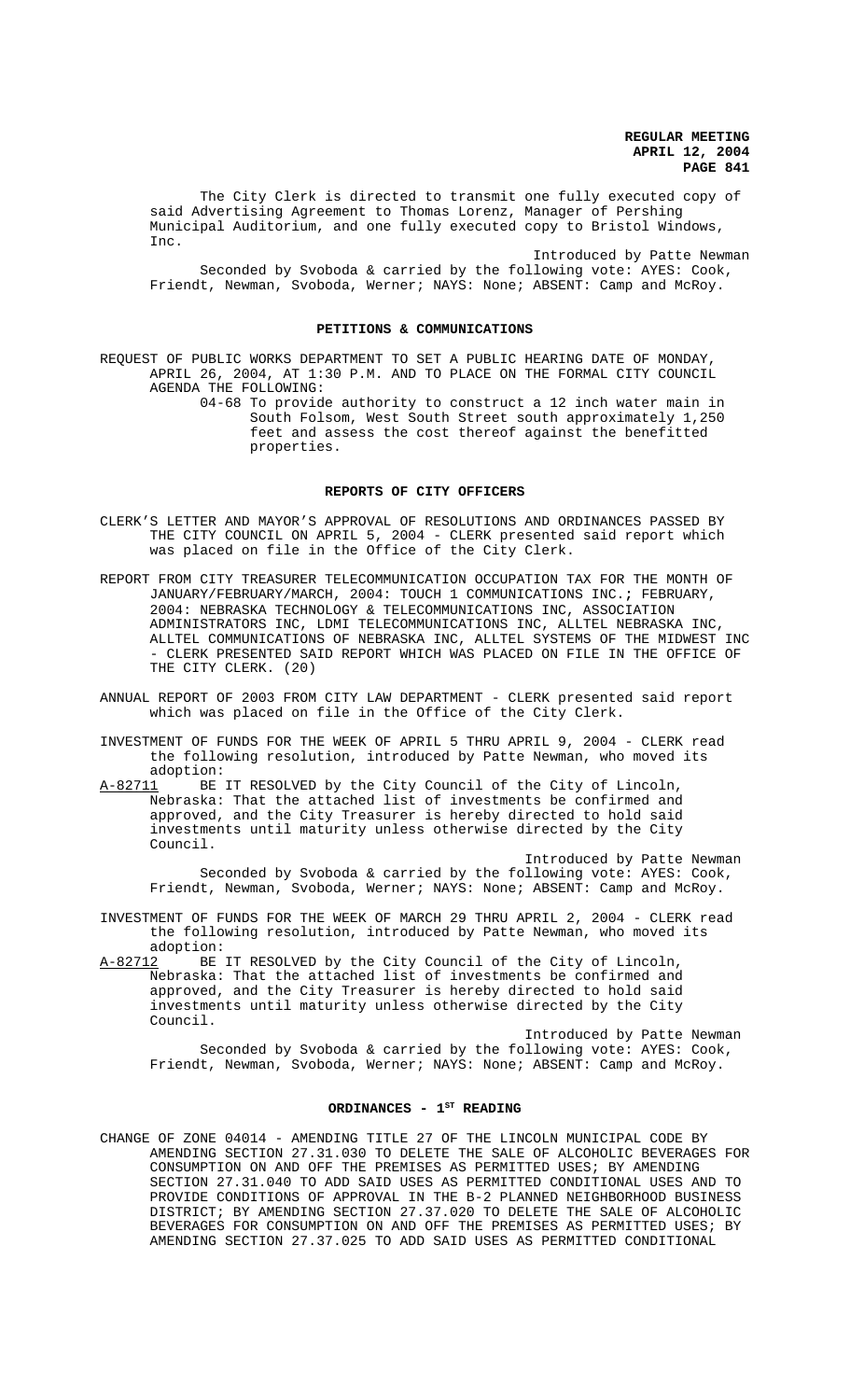USES AND TO PROVIDE CONDITIONS OF APPROVAL IN THE B-5 PLANNED REGIONAL BUSINESS DISTRICT - CLERK read an ordinance, introduced by Patte Newman, amending Title 27 of the Lincoln Municipal Code to amend the conditions under which alcohol is allowed to be sold in the B-2 and B-5 zoning districts by amending Section 27.31.030 to delete the sale of alcoholic beverages for consumption on and off the premises as a permitted use in the B-2 Planned Neighborhood Business District; amending Section 27.31.040 to add said use as a permitted conditional use and to provide conditions of approval in the B-2 Regional Business District; amending Section 27.37.025 to add said use as a permitted conditional use and to provide conditions of approval in the B-5 Regional Business District; and repealing Sections 27.31.030, 27.31.040, 27.37.020 and 27.37.025 of the Lincoln Municipal Code as hitherto existing, the first time.

- CHANGE OF ZONE 04016 AMENDING SECTION 27.26.020 OF THE LINCOLN MUNICIPAL CODE TO ADD ADULT CARE CENTER AS A PERMITTED USE IN THE O-2 SUBURBAN OFFICE DISTRICT - CLERK read an ordinance, introduced by Patte Newman, amending Section 27.26.020 of the Lincoln Municipal Code to allow Adult Care Centers as a permitted use in the O-2 Suburban Office District; and repealing Section 27.26.020 of the Lincoln Municipal Code as hitherto existing, the first time.
- APPROVING THE TRANSFER OF UNSPENT AND UNENCUMBERED APPROPRIATIONS AND CASH BETWEEN CAPITAL IMPROVEMENT PROJECTS WITHIN THE PUBLIC WORKS & UTILITIES DEPARTMENT, URBAN DEVELOPMENT DEPARTMENT, AND PARKS & RECREATION DEPARTMENT AND DESIGNATING THE FUNDING SOURCE FOR STREET PROJECTS TO BE FUNDED FROM THE RECENT ISSUANCE OF HIGHWAY ALLOCATION BONDS IN FY 04/05 AND TRANSFERRING DOLLARS MADE AVAILABLE TO THOSE PROJECTS TO OTHER STREET PROJECTS WITHIN THE DEPARTMENT OF PUBLIC WORKS & UTILITIES - CLERK read an ordinance, introduced Patte Newman, approving the transfer of unspent and unencumbered appropriations and cash (if any) between capital improvement projects and designation of funding sources for street projects due to the recent issuance of Highway Allocation Bonds within the Public Works and Utilities Department, Urban Development Department and Parks and Recreation Department, the first time.

# ORDINANCES - 3<sup>RD</sup> READING

APPROVING A SUBLEASE AGREEMENT BETWEEN THE CITY AND EXPERIENCE WORKS FOR PROVIDING JOB TRAINING AND EMPLOYMENT SERVICES UNDER THE WORKFORCE INVESTMENT ACT - CLERK read an ordinance, introduced by Jonathan Cook, accepting and approving a Sublease Agreement between the City of Lincoln and Experience Works for a lease of space at 1010 N Street, Lincoln, Lancaster County, Nebraska for a term of October 1, 2003 through June 30, 2004 whereby the City of Lincoln is subleasing space to Experience Works at the One Stop Career Center for providing job training and employment services under the Workforce Investment Act, the third time. COOK Moved to pass the ordinance as read.

Seconded by Svoboda & carried by the following vote: AYES: Cook, Friendt, Newman, Svoboda, Werner; NAYS: None; ABSENT: Camp and McRoy. The ordinance, being numbered **#18339**, is recorded in Ordinance Book #25.

STREET NAME CHANGE 04002 - RENAMING FISCHER DRIVE TO COTSWOLD LANE IN HERITAGE LAKES 1ST ADDITION, GENERALLY LOCATED AT S. 95TH STREET AND PINE LAKE ROAD - CLERK read an ordinance, introduced by Jonathan Cook, changing the name of Fischer Drive to Cotswold Lane located in Heritage Lakes 1st Addition, generally located at S. 95<sup>th</sup> Street and Pine Lake Road, as recommended by the Street Name Committee, the third time.

COOK Moved to pass the ordinance as read. Seconded by Svoboda & carried by the following vote: AYES: Cook, Friendt, Newman, Svoboda, Werner; NAYS: None; ABSENT: Camp and McRoy. The ordinance, being numbered **#18340**, is recorded in Ordinance Book #25.

DECLARING APPROXIMATELY 14,000 SQUARE FEET OF PROPERTY GENERALLY LOCATED AT 17TH AND PROSPECT STREET AS SURPLUS PROPERTY - CLERK read an ordinance, introduced by Jonathan Cook, declaring approximately 14,000 square feet of City-owned property generally located at  $17^{\rm th}$  and Prospect Streets as surplus and authorizing the sale thereof, the third time. COOK Moved to pass the ordinance as read.

Seconded by Svoboda & carried by the following vote: AYES: Cook, Friendt, Newman, Svoboda, Werner; NAYS: None; ABSENT: Camp and McRoy. The ordinance, being numbered **#18341**, is recorded in Ordinance Book #25.